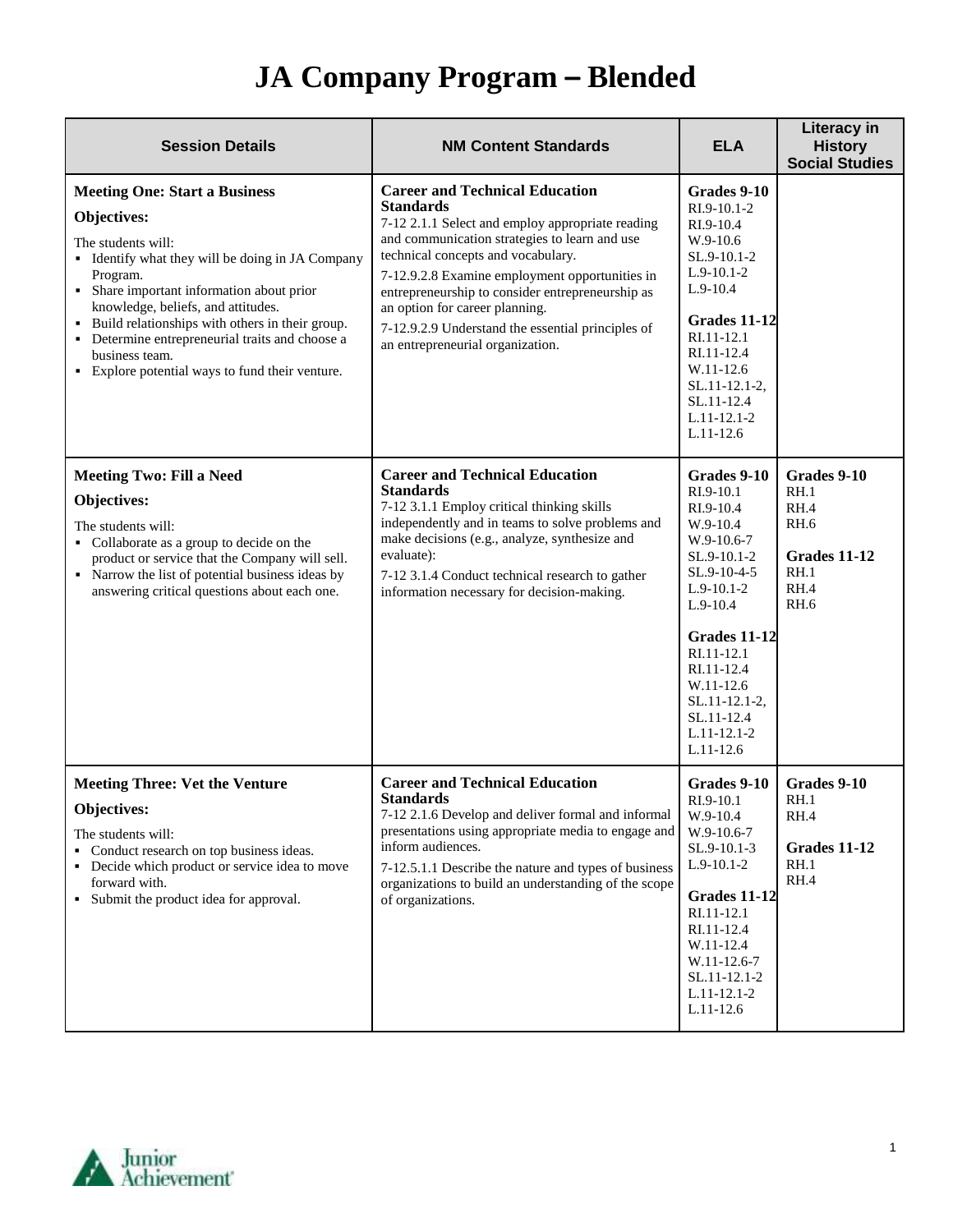| <b>Session Details</b>                                                                                                                                                                                                                                                                                                                                                                   | <b>NM Content Standards</b>                                                                                                                                                                                                                                                                                                                                                                                                                                                                                                                                                                                                                                                                         | <b>ELA</b>                                                                                                                                                                                                                                            | <b>Literacy in</b><br><b>History</b><br><b>Social Studies</b>                                                                                                        |
|------------------------------------------------------------------------------------------------------------------------------------------------------------------------------------------------------------------------------------------------------------------------------------------------------------------------------------------------------------------------------------------|-----------------------------------------------------------------------------------------------------------------------------------------------------------------------------------------------------------------------------------------------------------------------------------------------------------------------------------------------------------------------------------------------------------------------------------------------------------------------------------------------------------------------------------------------------------------------------------------------------------------------------------------------------------------------------------------------------|-------------------------------------------------------------------------------------------------------------------------------------------------------------------------------------------------------------------------------------------------------|----------------------------------------------------------------------------------------------------------------------------------------------------------------------|
| <b>Meeting Four: Create a Structure</b><br>Objectives:<br>The students will:<br>Form and select Business Teams.<br>• Collaborate in Business Teams to determine<br>leadership, conduct research, and assign tasks in<br>order to launch the business.<br>• Work individually or with other Company<br>members to conduct research and complete tasks<br>in order to launch the business. | <b>Career and Technical Education</b><br><b>Standards</b><br>7-12 2.1.4 Evaluate and use information resources to<br>accomplish specific occupational tasks.<br>7-12.4.1.2 Employ technological tools to expedite<br>workflow.                                                                                                                                                                                                                                                                                                                                                                                                                                                                      | Grades 9-10<br>RI.9-10.1-2<br>W.9-10.2,4<br>W.9-10.6-7<br>SL.9-10.1-3<br>$L.9-10.1-2$<br>$L.9-10.4$<br>Grades 11-12<br>RI.11-12.1<br>RI.11-12.4<br>W.11-12.4<br>W.11-12.6-7<br>SL.11-12.1-2<br>$L.11 - 12.1 - 2$<br>$L.11-12.6$                       | Grades 9-10<br>RH.1<br>RH.2<br>RH.4<br>whST.2.<br>whST.4<br>whST.5<br>whST.6<br><b>Grades 11-12</b><br>RH.1<br>RH.2<br>RH.4<br>whST.2.<br>whST.4<br>whST.5<br>whST.6 |
| <b>Meeting Five: Launch the Business</b><br>Objectives:<br>The students will:<br>• Engage in business communication and<br>implementation.<br>Research business processes, and integrate<br>information across all teams.<br>• Apply the concept of accountability to practices<br>in the Company.<br>• Complete a business plan.                                                        | <b>Career and Technical Education</b><br><b>Standards</b><br>7-12 2.2.1 Use writing and organizational skills to<br>construct reports, graphs and tables.<br>7-12.8.1.2 Interpret and explain written<br>organizational policies and procedures to help<br>employees perform their jobs according to employer<br>rules and expectations.                                                                                                                                                                                                                                                                                                                                                            | Grades 9-10<br>RI.9-10.1<br>W.9-10.2<br>$W.9-10.4-7$<br>SL.9-10.1-6<br>$L.9-10.1-2$<br>$L.9-10.4$<br>Grades 11-12<br>RI.11-12.1<br>RI.11-12.4<br>W.11-12.2-7<br>SL.11-12.1-2<br>$L.11-12.1-2$<br>$L.11-12.6$                                          | Grades 9-10<br>RH.1<br>whST.2<br>whST.6<br><b>Grades 11-12</b><br>RH.1<br>whST.2<br>whST.6                                                                           |
| <b>Meeting Six through Eleven: Run the</b><br><b>Business</b><br><b>Objectives:</b><br>The students will:<br>• Practice business communication and<br>implementation.<br>• Practice task prioritization.<br>• Practice follow-through.<br>Submit important information.<br>• Practice problem solving                                                                                    | <b>Career and Technical Education</b><br><b>Standards</b><br>7-12.1.2.2 Demonstrate use of the concepts,<br>strategies and systems for obtaining and conveying<br>ideas and information to enhance communication in<br>the workplace.<br>7-12.4.1.8 Employ computer operations applications<br>to manage work tasks.<br>7-12.7.1.3 Employ teamwork skills to achieve<br>collective goals and use team members' talents<br>effectively.<br>7-12.7.1.4 Establish and maintain effective working<br>relationships with all levels of personnel and other<br>departments in order to accomplish objectives and<br>tasks.<br>7-12.7.1.5 Conduct and participate in meetings to<br>accomplish work tasks. | Grades 9-10<br>RI.9-10.1<br>$W.9-10.4-7$<br>SL.9-10.1-2<br>SL.9-10.4-6<br>$L.9-10.1-2$<br>$L.9-10.4$<br><b>Grades 11-12</b><br>RI.11-12.1<br>RI.11-12.4<br>W.11-12.2,4<br>W.11-12.5-6<br>SL.11-12.1-2<br>SL.11-12.1-2<br>$L.11-12.1-2$<br>$L.11-12.6$ | Grades 9-10<br>RH.1<br>RH.2<br>RH.9<br><b>Grades 11-12</b><br>RH.1<br>RH.2<br>RH.9                                                                                   |

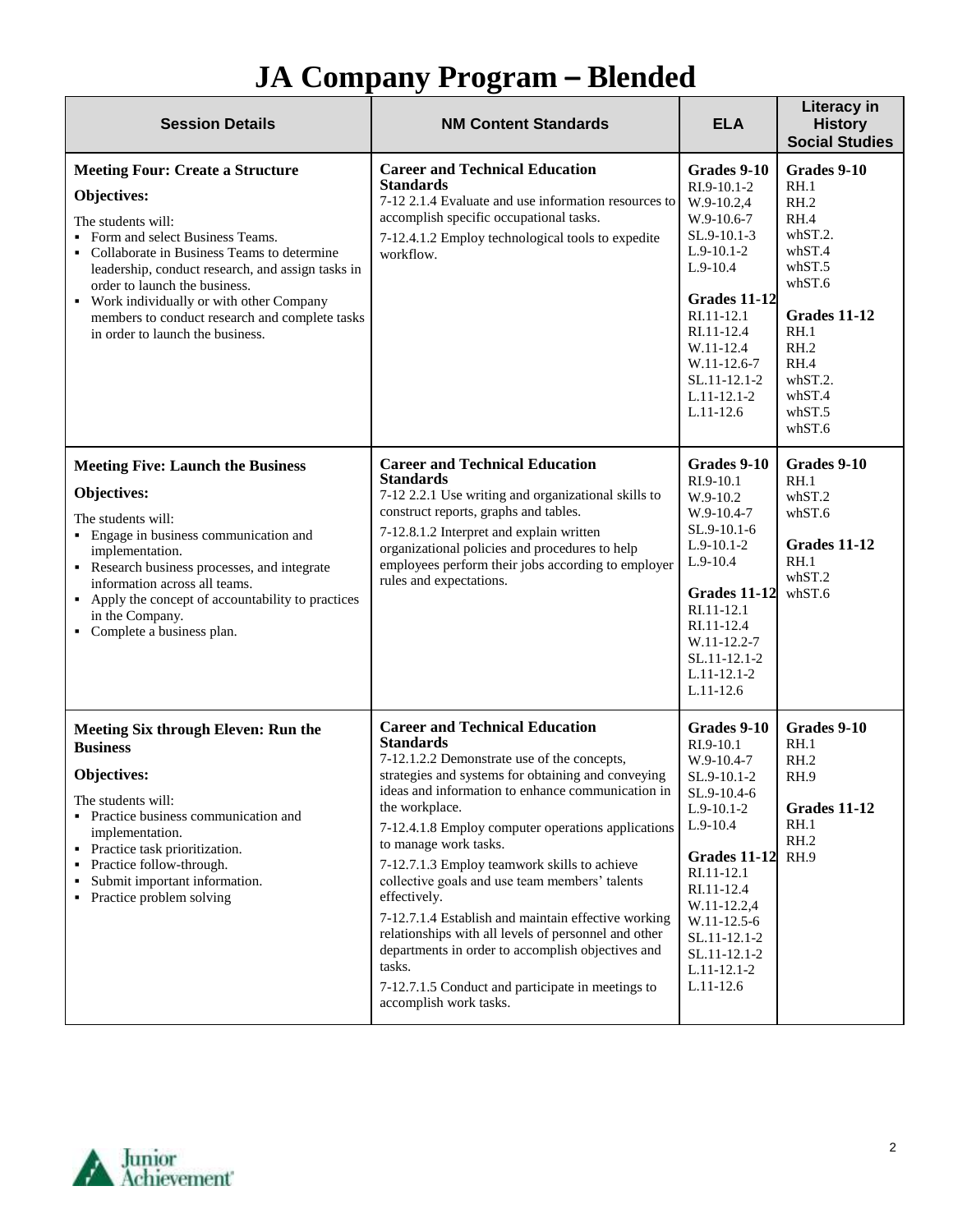| <b>Session Details</b>                                                                                                                                                                                                                                                                                                   | <b>NM Content Standards</b>                                                                                                                                                                                                                                                                                    | <b>ELA</b>                                                                                                                                                                                                                                                   | Literacy in<br><b>History</b><br><b>Social Studies</b>                                                                                                  |
|--------------------------------------------------------------------------------------------------------------------------------------------------------------------------------------------------------------------------------------------------------------------------------------------------------------------------|----------------------------------------------------------------------------------------------------------------------------------------------------------------------------------------------------------------------------------------------------------------------------------------------------------------|--------------------------------------------------------------------------------------------------------------------------------------------------------------------------------------------------------------------------------------------------------------|---------------------------------------------------------------------------------------------------------------------------------------------------------|
| <b>Topic: Capitalization</b><br>Objectives:<br>The students will:<br>• Explore sources of capital.<br>• Consider which sources of capital might be<br>used for the Company.<br>• Learn pitch ideas for building capital or<br>obtaining funding.<br>• Present a pitch.                                                   | <b>Career and Technical Education</b><br><b>Standards</b><br>7-12.2.2.6 Develop and deliver formal and<br>informal presentations using appropriate media<br>to engage and inform audiences.                                                                                                                    | Grades 9-10<br>RI.9-10.1-2<br>RI.9-10.4<br>W.9-10.2<br>W.9-10.4-7<br>$SL.9-10.1-6$<br>$L.9-10.1-2$<br>$L.9-10.4$<br>Grades 11-12<br>RI.11-12.1<br>RI.11-12.4<br>W.11-12.2<br>W.11-12.4-7<br>SL.11-12.1-2<br>SL.11-12.4-5<br>$L.11-12.1-2$<br>$L.11-12.6$     | Grades 9-10<br>RH.1<br>RH.2<br>RH.4<br>whST.2<br>$whST.4-9$<br><b>Grades 11-12</b><br>RH.1<br>RH.2<br>RH.4<br>whST.2<br>$whST.4-9$                      |
| <b>Topic: Finance</b><br>Objectives:<br>The students will:<br>• Examine the most important financial<br>elements of a startup.<br>• Practicing using the Business Finance Tool.                                                                                                                                          | <b>Career and Technical Education</b><br><b>Standards</b><br>7-12 2.1.8 Develop and interpret tables, charts<br>and figures to support written and oral<br>communications.<br>7-12.4.1.6 Employ spreadsheet applications to<br>organize and manipulate data.                                                   | Grades 9-10<br>RI.9-10.1-2<br>RI.9-10.4<br>W.9-10.2<br>$W.9-10.4-7$<br>SL.9-10.1-6<br>$L.9-10.1-2$<br>$L.9-10.4$<br>Grades 11-12<br>RI.11-12.1<br>RI.11-12.4<br>W.11-12.2<br>W.11-12.4-7<br>SL.11-12.1-2<br>SL.11-12.4-5<br>$L.11 - 12.1 - 2$<br>$L.11-12.6$ | Grades 9-10<br>RH.1<br>RH.2<br>RH.4<br>whST.2<br>$whST.4-6$<br>$whST.7-9$<br>Grades 11-12<br>RH.1<br>RH.2<br>RH.4<br>whST.2<br>$whST.4-6$<br>$whST.7-9$ |
| <b>Topic: Management and Leadership</b><br><b>Objectives:</b><br>The students will:<br>Research how leaders make decisions.<br>• Investigate how leaders influence a company,<br>beyond giving direction.<br>• Provide evidence of a leader's specific<br>leadership style.<br>• Develop a TED-style talk on leadership. | <b>Career and Technical Education</b><br><b>Standards</b><br>7-12.7.1.1 Employ leadership skills to<br>accomplish organizational goals and objectives.<br>7-12.7.1.2 Employ organizational and staff<br>development skills to foster positive working<br>relationships and accomplish organizational<br>goals. | Grades 9-10<br>RI.9-10.1-2<br>RI.9-10.4,8<br>SL.9-10.1-4<br>$L.9-10.1-2$<br><b>Grades 11-12</b><br>RI.11-12.1<br>RI.11-12.4<br>SL.11-12.1-2<br>$L.11 - 12.1 - 2$<br>L.11-12.6                                                                                | Grades 9-10<br>RH.1<br>RH.2<br>RH.4<br>RH.8<br>Grades 11-12<br>RH.1<br>RH.2<br>RH.4<br>RH.8                                                             |

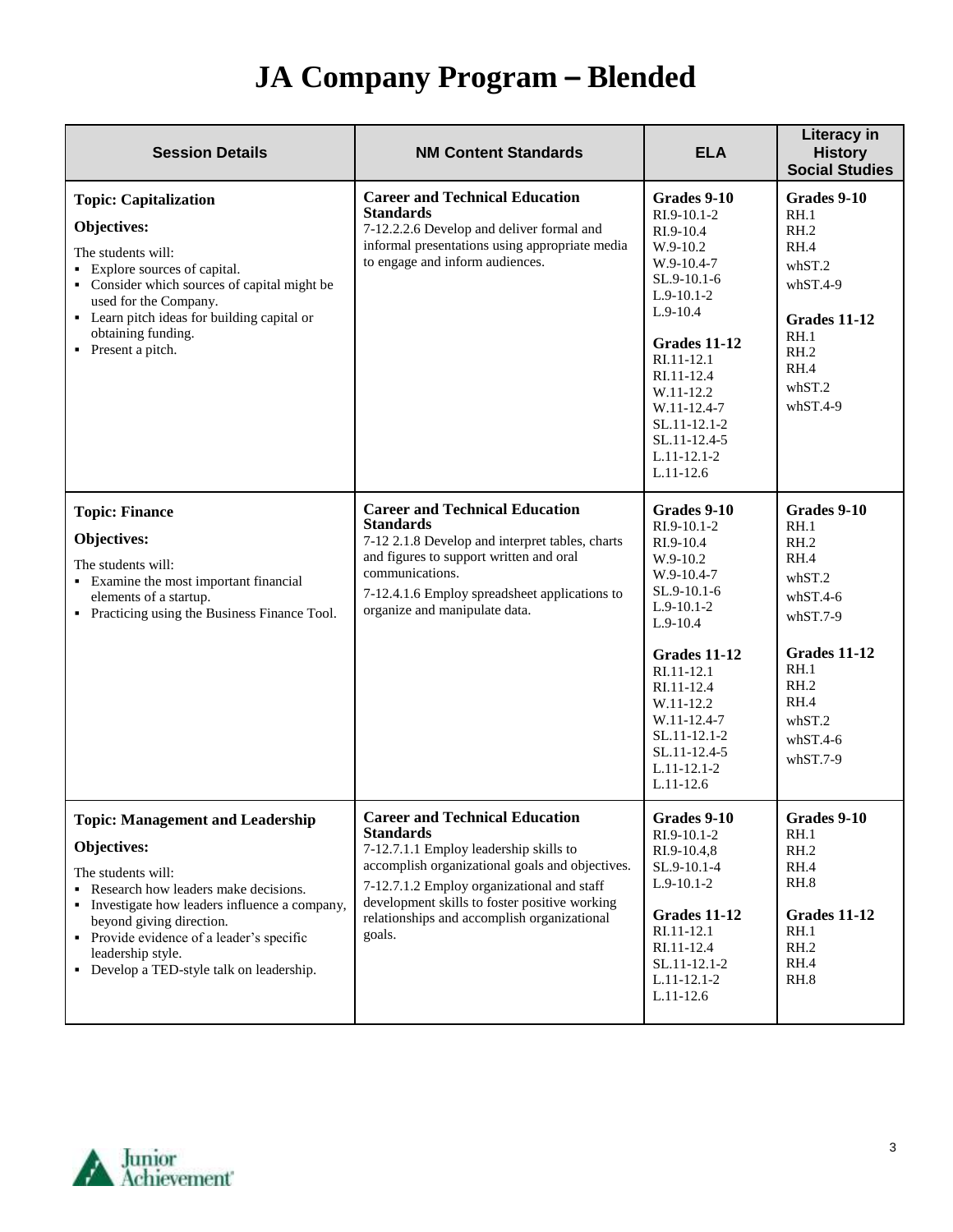| <b>Session Details</b>                                                                                                                                                                                                                                                                   | <b>NM Content Standards</b>                                                                                                                                                   | <b>ELA</b>                                                                                                                                                                                  | <b>Literacy in</b><br><b>History</b><br><b>Social Studies</b>                                      |
|------------------------------------------------------------------------------------------------------------------------------------------------------------------------------------------------------------------------------------------------------------------------------------------|-------------------------------------------------------------------------------------------------------------------------------------------------------------------------------|---------------------------------------------------------------------------------------------------------------------------------------------------------------------------------------------|----------------------------------------------------------------------------------------------------|
| <b>Topic: Marketing</b><br>Objectives:<br>The students will:<br>• Learn about the 4 P's of marketing—Product,<br>Place, Price, and Promotion-and how they<br>are related.<br>• Explore marketing through a virtual job<br>shadow and answer key questions that relate<br>to the $4P$ 's. | <b>Career and Technical Education</b><br><b>Standards</b><br>7-12.10.2.1 Understand technical skill<br>requirements within the career field's techniques.                     | Grades 9-10<br>RI.9-10.1,4<br>SL.9-10.1<br>$L.9-10.1$<br>$L.9-10.4$<br>Grades 11-12<br>RI.11-12.1<br>W.11-12.6-7<br>SL.11-12.1-2<br>$SL.11-12.4-5$<br>$L.11-12.1-2$<br>$L.11-12.6$          | Grades 9-10<br>RH.1<br>RH.3<br>RH.4<br>RH.9<br>Grades 11-12<br>RH.1<br>RH.3<br>RH.4<br><b>RH.9</b> |
| <b>Topic: Sales</b><br>Objectives:<br>The students will:<br>• Understand tips for sales success.<br>• Create a video blog entry about a product or<br>service to practice these tips.                                                                                                    | <b>Career and Technical Education</b><br><b>Standards</b><br>7-12 3.1.2 Employ critical thinking and<br>interpersonal skills to resolve conflicts with staff<br>or customers. | Grades 9-10<br>$RI.9-10.1$<br>RI.9-10.4<br>W.9-10.4-5<br>SL.9-10.1<br>$L.9-10.1-2$<br>$L.9-10.4$<br>Grades 11-12<br>RI.11-12.1<br>W.11-12.4<br>SL.11-12.1<br>$L.11-12.1-2$<br>$L.11-12.6$   | Grades 9-10<br>RH.1<br>RH.4<br>$r$ hST.4-6<br>Grades 11-12<br>RH.1<br>RH.4<br>$rhST.4-6$           |
| <b>Topic: Supply Chain</b><br>Objectives:<br>The students will:<br>• Explore the interconnected links in a supply<br>chain.<br>• Define standards for communicating about<br>production.<br>• Apply the concept of quality control to<br>practices in the Company.                       | <b>Career and Technical Education</b><br><b>Standards</b><br>7-12.5.12 Implement quality control systems and<br>practices to ensure quality products and services.            | Grades 9-10<br>RI.9-10.1<br>RI.9-10.4<br>$W.9-10.4-5$<br>$SL.9-10.1$<br>$L.9-10.1-2$<br>$L.9-10.4$<br>Grades 11-12<br>RI.11-12.1<br>W.11-12.4<br>SL.11-12.1<br>$L.11-12.1-2$<br>$L.11-12.6$ | Grades 9-10<br>RH.1<br>RH.4<br>$rhST.4-6$<br>Grades 11-12<br>RH.1<br>RH.4<br>$rhST.4-6$            |